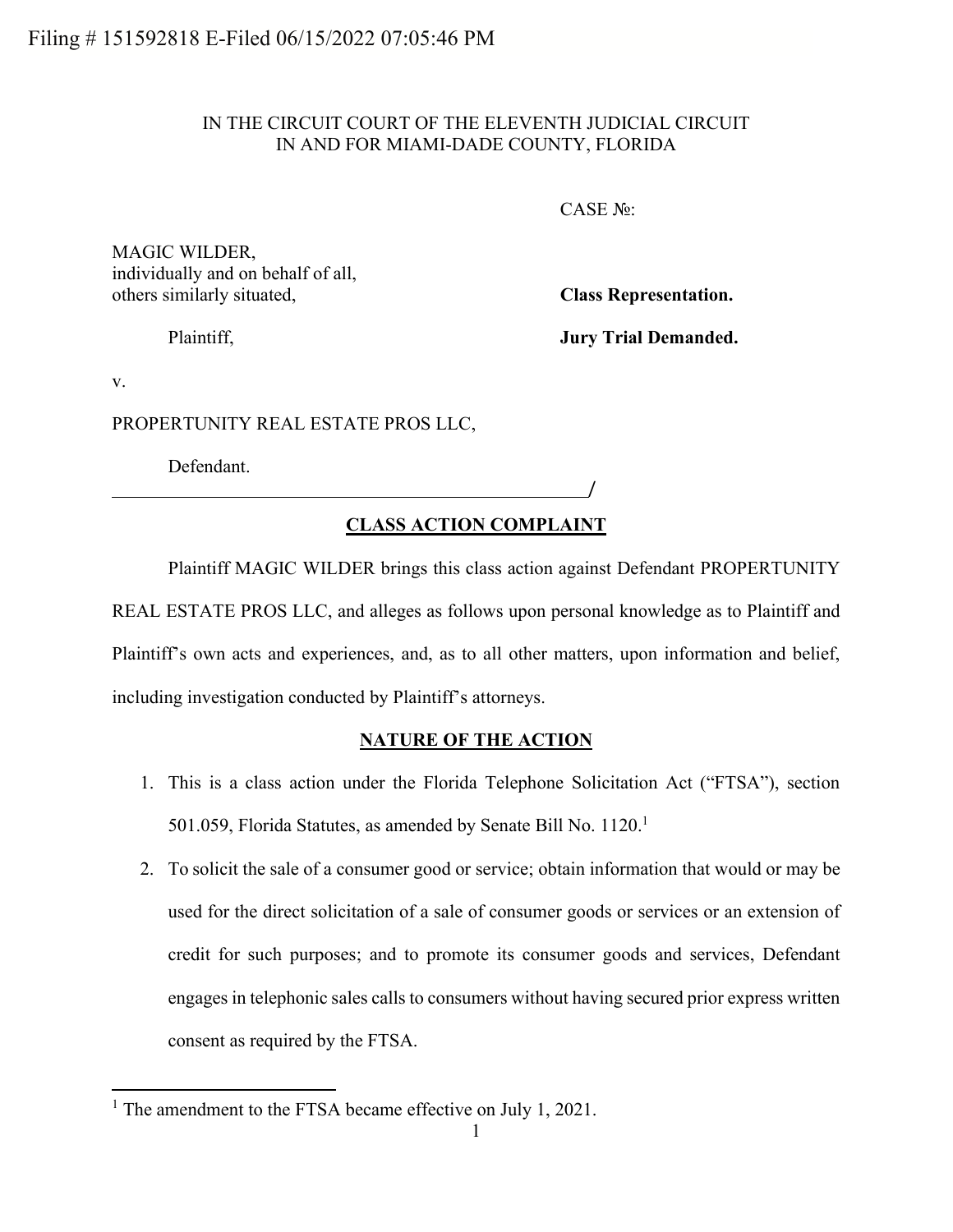- 3. Defendant's telephonic sales calls have caused Plaintiff and the Class members harm, including violations of their statutory rights, statutory damages, annoyance, nuisance, and invasion of their privacy.
- 4. Through this action, Plaintiff seeks an injunction and statutory damages on behalf of himself and the Class members, as defined below, and any other available legal or equitable remedies resulting from the unlawful actions of Defendant.

### **PARTIES**

- 5. Plaintiff is, and at all times relevant hereto was, a citizen and resident of Florida.
- 6. Plaintiff is, and at all times relevant hereto was, an individual and a "called party" as defined by section 501.059(1)(a), Florida Statutes, in that he was the regular user of cellular telephone number that received Defendant's telephonic sales calls.
- 7. Defendant is, and at all times relevant hereto was, a DOMESTIC corporation and a "telephone solicitor" as defined by section 501.059(f), Florida Statutes. Defendant is a corporate citizen of the State of Florida. Defendant directs, markets, and provides business activities throughout the State of Florida.

#### **JURISDICTION AND VENUE**

- 8. This Court has subject matter jurisdiction pursuant to Florida Rule of Civil Procedure 1.220 and section 26.012(2), Florida Statutes. The matter in controversy exceeds the sum or value of \$30,000.00 exclusive of interest, costs, and attorney's fees.
- 9. Defendant is subject to personal jurisdiction in Florida because this suit arises out of and relates to Defendant's contacts with this state. Defendant made or caused to be made telephonic sales calls into Florida without the requisite prior express written consent in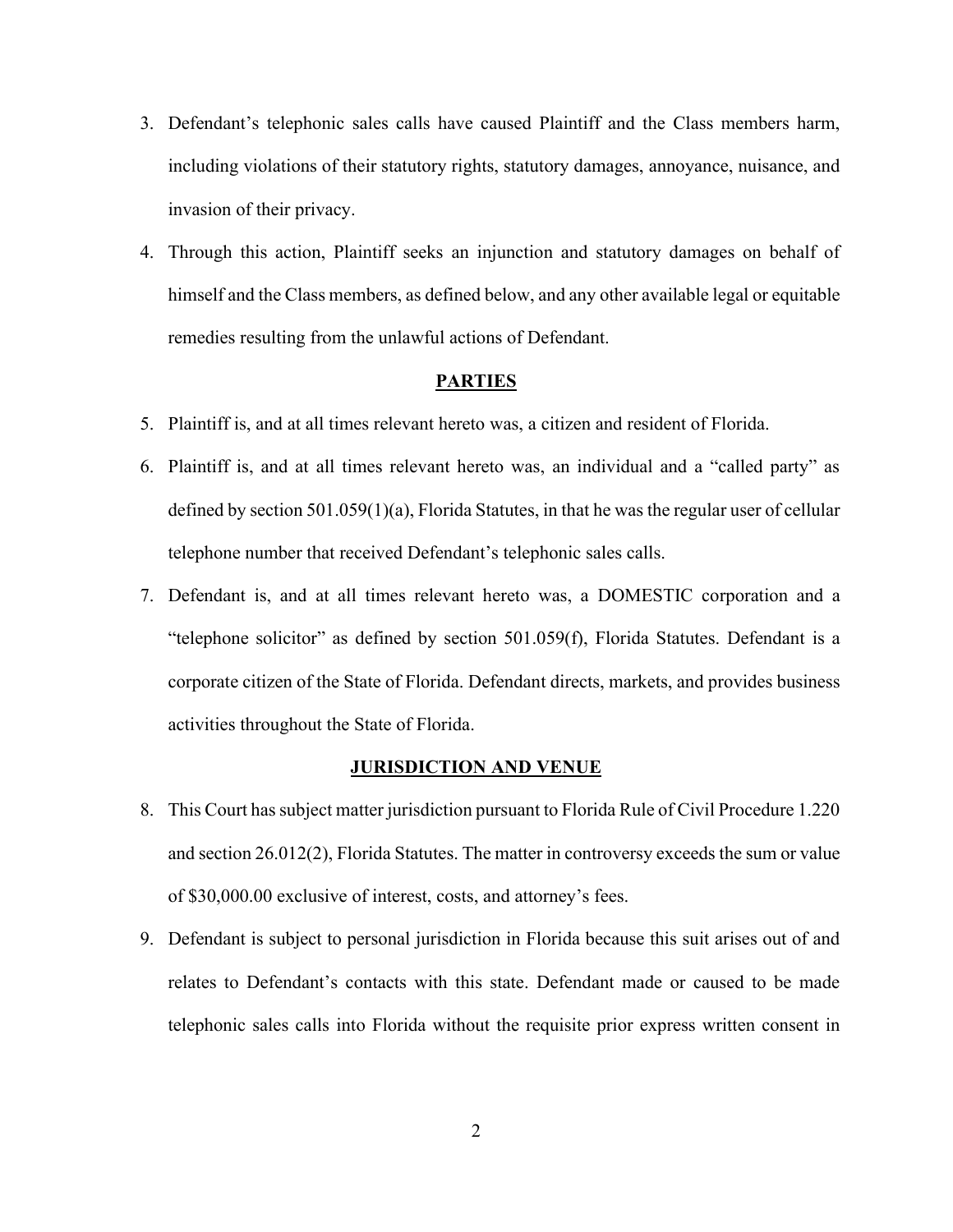violation of the FTSA. Plaintiff received such calls while residing in and physically present in Florida.

10. Venue for this action is proper in this Court pursuant to section 47.051, Florida Statutes, because Defendant (1) is a domestic corporation doing business in this state; and (2) has transmitted its unlawful spam text messages into Miami-Dade County.

# **FACTS**

11. Commencing on or about April 19, 2022, Defendant sent the following telephonic sales call to Plaintiff's cellular telephone number:



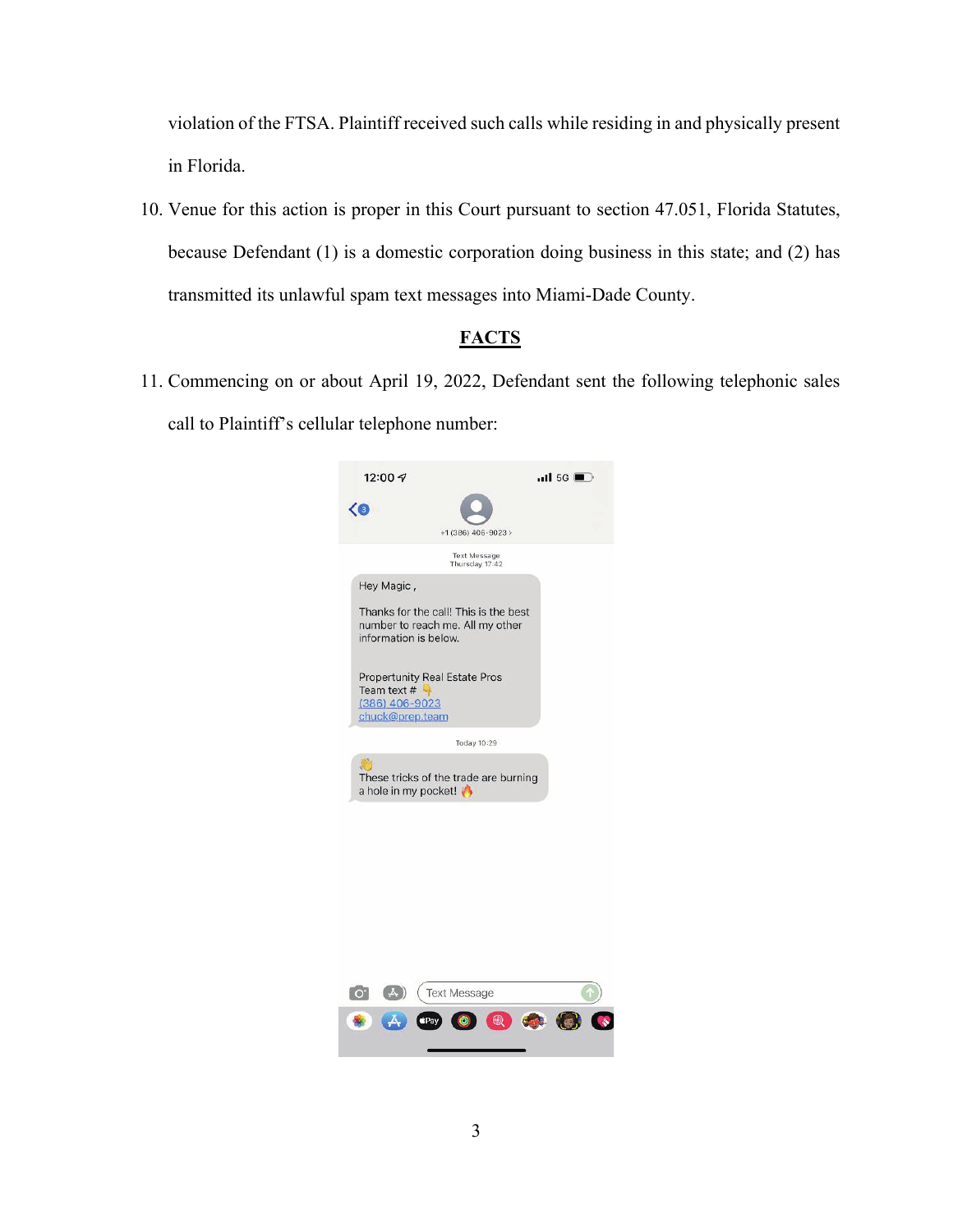- 12. As demonstrated by the above screenshot, the purpose of Defendant's telephonic sales calls was to solicit the sale of consumer goods and/or services and for the purpose of obtaining information that will or may be used for the direct solicitation of a sale of consumer goods or services or an extension of credit for such purposes..
- 13. Upon information and belief, Defendant caused similar telephonic sales calls to be sent to individuals residing in Florida.
- 14. Plaintiff is the regular user of the telephone number that received the above telephonic sales calls.
- 15. To transmit the above telephonic sales calls, Defendant utilized a computer software system that automatically selected and dialed Plaintiff's and the Class members' telephone numbers.
- 16. Plaintiff never provided Defendant with express written consent authorizing Defendant to transmit telephonic sales calls to Plaintiff's cellular telephone number utilizing an automated system for the selection or dialing of telephone numbers.
- 17. Defendant's telephonic sales calls caused Plaintiff and the Class members harm, including statutory damages, inconvenience, invasion of privacy, aggravation, annoyance.

### **CLASS ALLEGATIONS**

### **PROPOSED CLASS**

18. Plaintiff brings this lawsuit as a class action on behalf of himself individually and on behalf of all other similarly situated persons as a class action pursuant to Florida Rule of Civil Procedure 1.220(b)(2) and (b)(3). The "Class" that Plaintiff seeks to represent is defined as: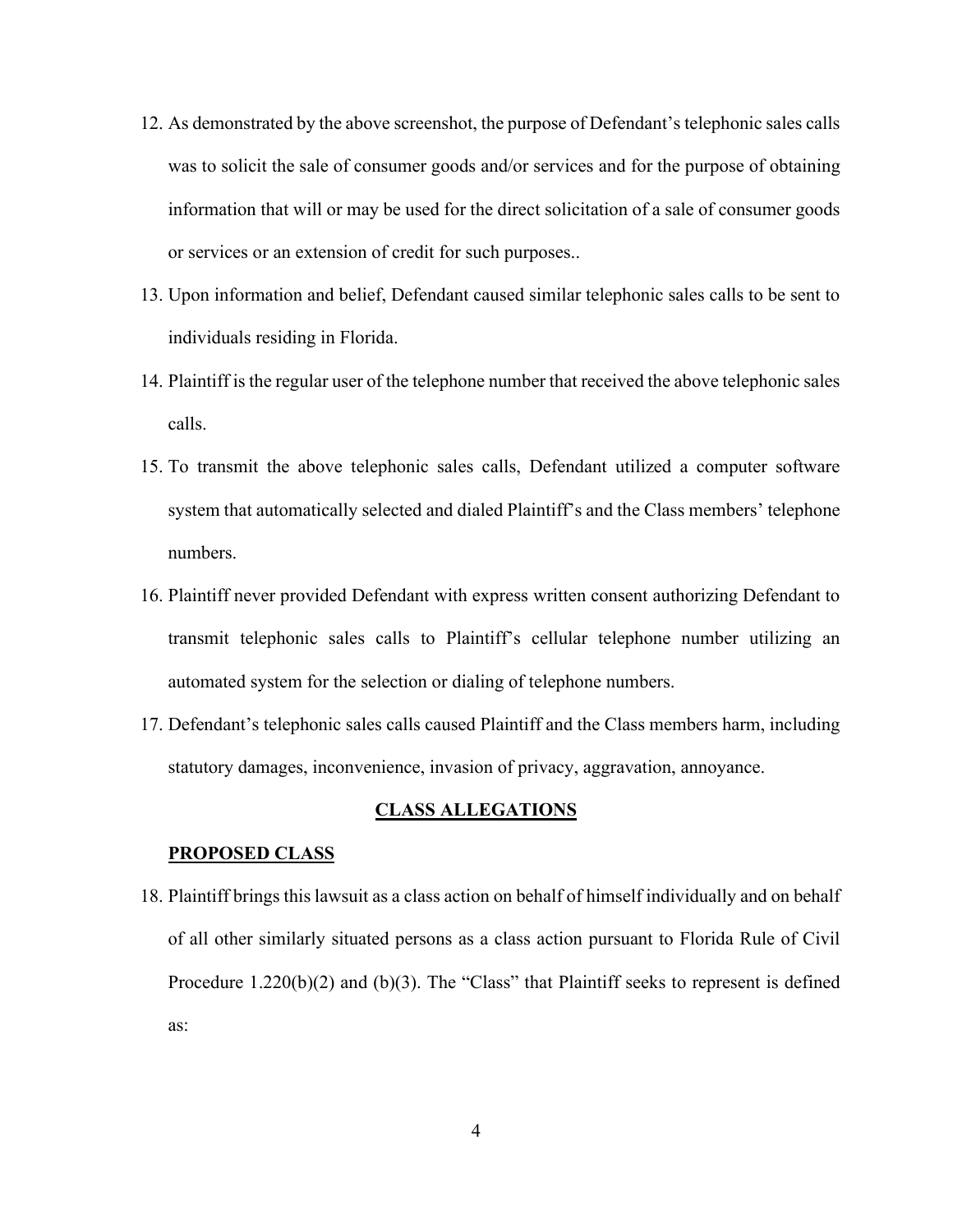# **All persons in Florida who, (1) were sent a telephonic sales call regarding Defendant's goods and/or services, (2) using the same equipment or type of equipment utilized to call Plaintiff.**

19. Defendant, its employees or agents, and persons who provided prior express written consent to Defendant to receive telephonic sales calls are excluded from the Class. Plaintiff does not know the exact number of members in the Class but believes the Class members number in the several thousands, if not more.

#### **NUMEROSITY**

- 20. Upon information and belief, Defendant has placed telephonic sales calls to telephone numbers belonging to thousands of consumers listed throughout Florida without their prior express written consent. The members of the Class, therefore, are believed to be so numerous that joinder of all members is impracticable.
- 21. The exact number and identities of the Class members are unknown at this time and can be ascertained only through discovery. Identification of the Class members is a matter capable of ministerial determination from Defendant's call records.

### **COMMON QUESTIONS OF LAW AND FACT**

- 22. There are numerous questions of law and fact common to the Class which predominate over any questions affecting only individual members of the Class. Among the questions of law and fact common to the Class are: [1] Whether Defendant initiated telephonic sales calls to Plaintiff and the Class members; [2] Whether Defendant can meet its burden of showing that it had prior express written consent to make such calls; and [3] Whether Defendant is liable for damages, and the amount of such damages.
- 23. The common questions in this case are capable of having common answers. If Plaintiff's claim that Defendant routinely transmits telephonic sales calls without prior express written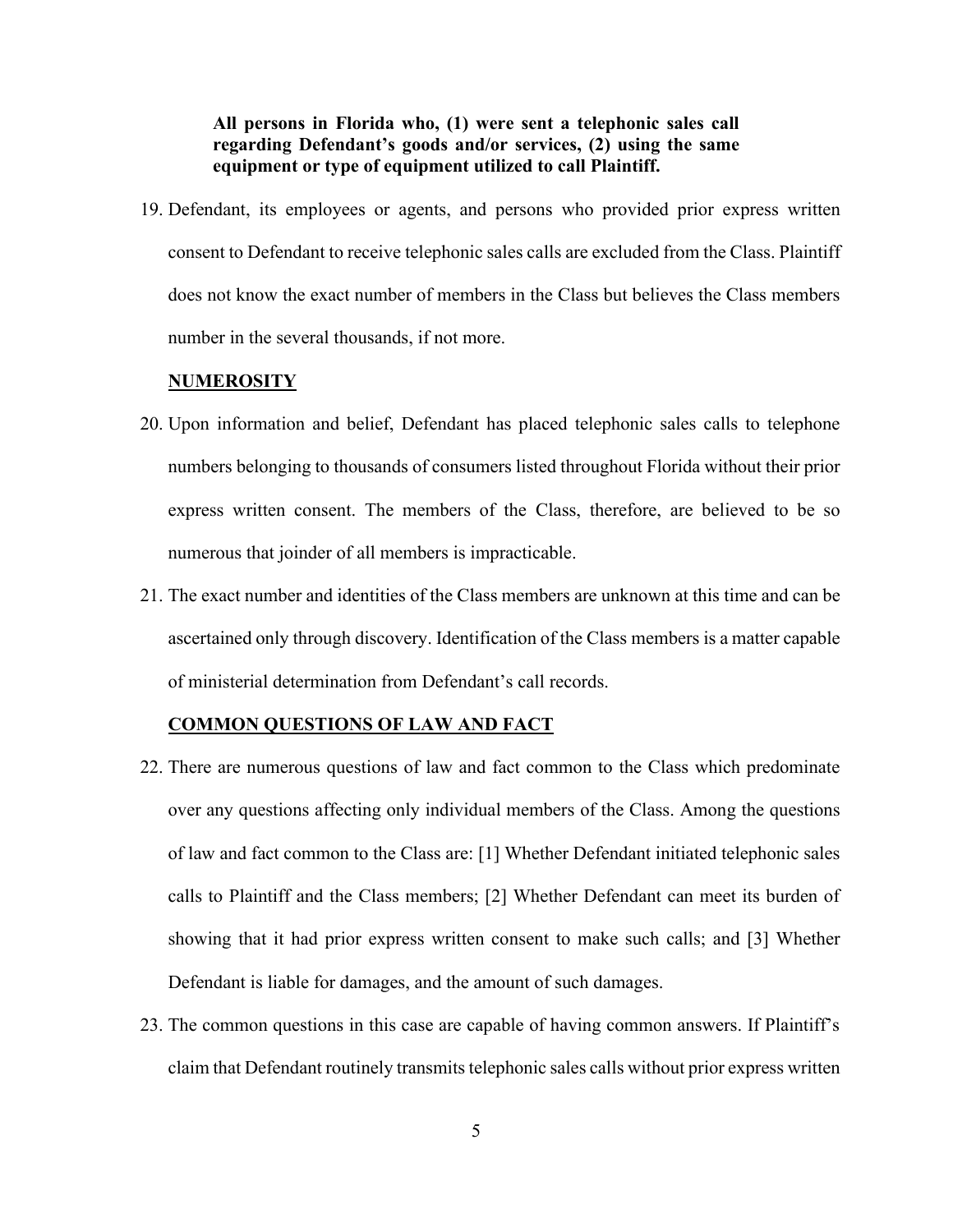consent is accurate, Plaintiff and the Class members will have identical claims capable of being efficiently adjudicated and administered in this case.

### **TYPICALITY**

24. Plaintiff's claims are typical of the claims of the Class members, as they are all based on the same factual and legal theories.

### **PROTECTING THE INTERESTS OF THE CLASS MEMBERS**

25. Plaintiff is a representative who will fully and adequately assert and protect the interests of the Class and has retained competent counsel. Accordingly, Plaintiff is an adequate representative and will fairly and adequately protect the interests of the Class.

#### **SUPERIORITY**

- 26. A class action is superior to all other available methods for the fair and efficient adjudication of this lawsuit because individual litigation of the claims of all members of the Class is economically unfeasible and procedurally impracticable. While the aggregate damages sustained by the Class are in the millions of dollars, the individual damages incurred by each member of the Class resulting from Defendant's wrongful conduct are too small to warrant the expense of individual lawsuits. The likelihood of individual Class members prosecuting their own separate claims is remote, and, even if every member of the Class could afford individual litigation, the court system would be unduly burdened by individual litigation of such cases.
- 27. The prosecution of separate actions by members of the Class would create a risk of establishing inconsistent rulings and/or incompatible standards of conduct for Defendant. For example, one court might enjoin Defendant from performing the challenged acts,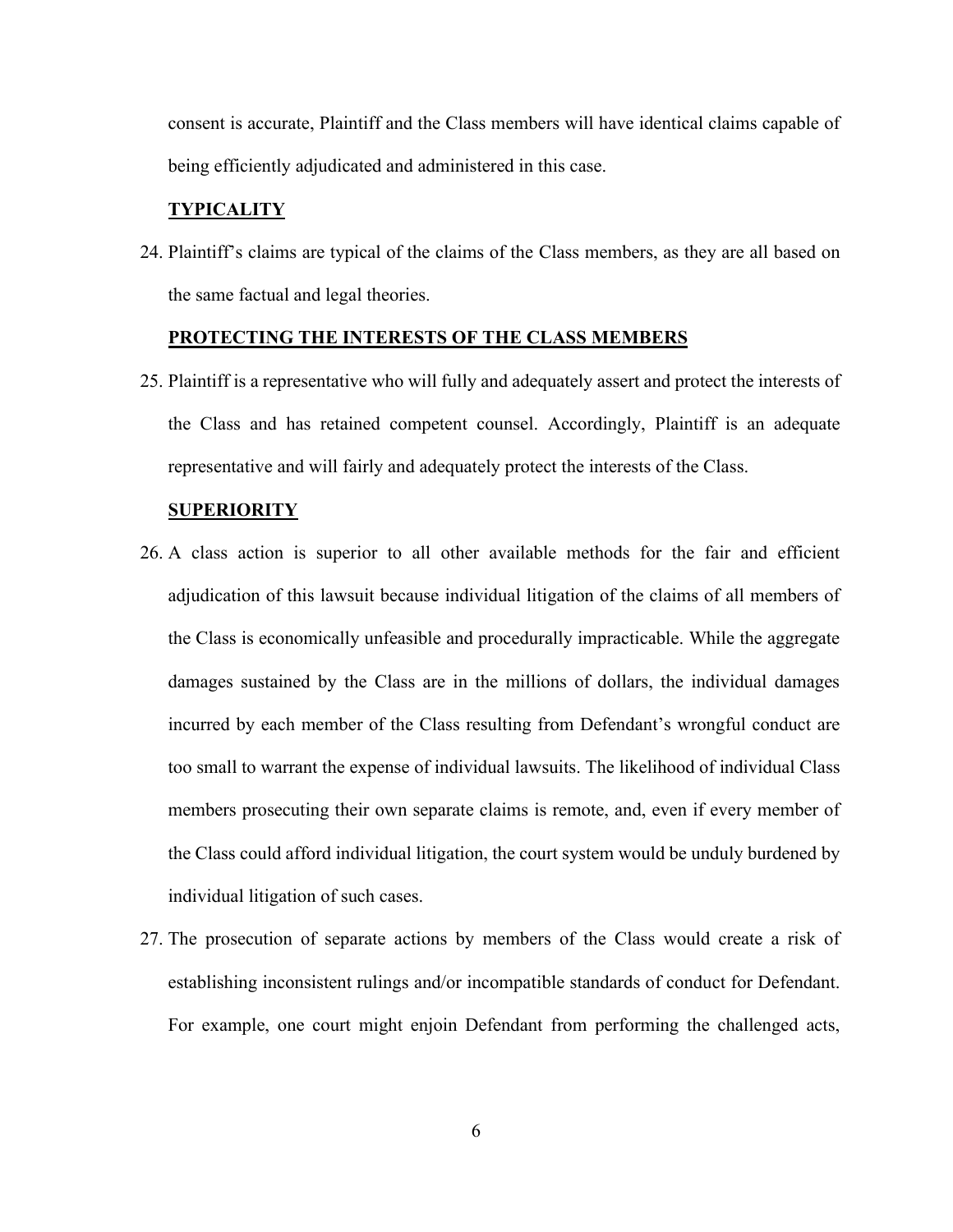whereas another may not. Additionally, individual actions may be dispositive of the interests of the Class, although certain class members are not parties to such actions.

# **COUNT I VIOLATION OF SECTION 501.059, FLORIDA STATUTES (On Behalf of Plaintiff and the Class)**

- 28. Plaintiff re-alleges and incorporates the foregoing allegations as if fully set forth herein.
- 29. It is a violation of the FTSA to "make or knowingly allow a telephonic sales call to be made if such call involves an automated system for the selection or dialing of telephone numbers or the playing of a recorded message when a connection is completed to a number called without the prior express written consent of the called party."  $\S$  501.059(8)(a), Fla. **Stat.**
- 30. A "telephonic sales call" is defined as a "telephone call, **text message**, or voicemail transmission to a consumer for the purpose of soliciting a sale of any consumer goods or services, soliciting an extension of credit for consumer goods or services, or obtaining information that will or may be used for the direct solicitation of a sale of consumer goods or services or an extension of credit for such purposes." § 501.059(1)(i), Fla. Stat. (emphasis added).
- 31. "Prior express written consent" means an agreement in writing that:
	- 1. Bears the signature of the called party;

2. Clearly authorizes the person making or allowing the placement of a telephonic sales call by telephone call, text message, or voicemail transmission to deliver or cause to be delivered to the called party a telephonic sales call using an automated system for the selection or dialing of telephone numbers, the playing of a recorded message when a connection is completed to a number called, or the transmission of a prerecorded voicemail;

3. Includes the telephone number to which the signatory authorizes a telephonic sales call to be delivered; and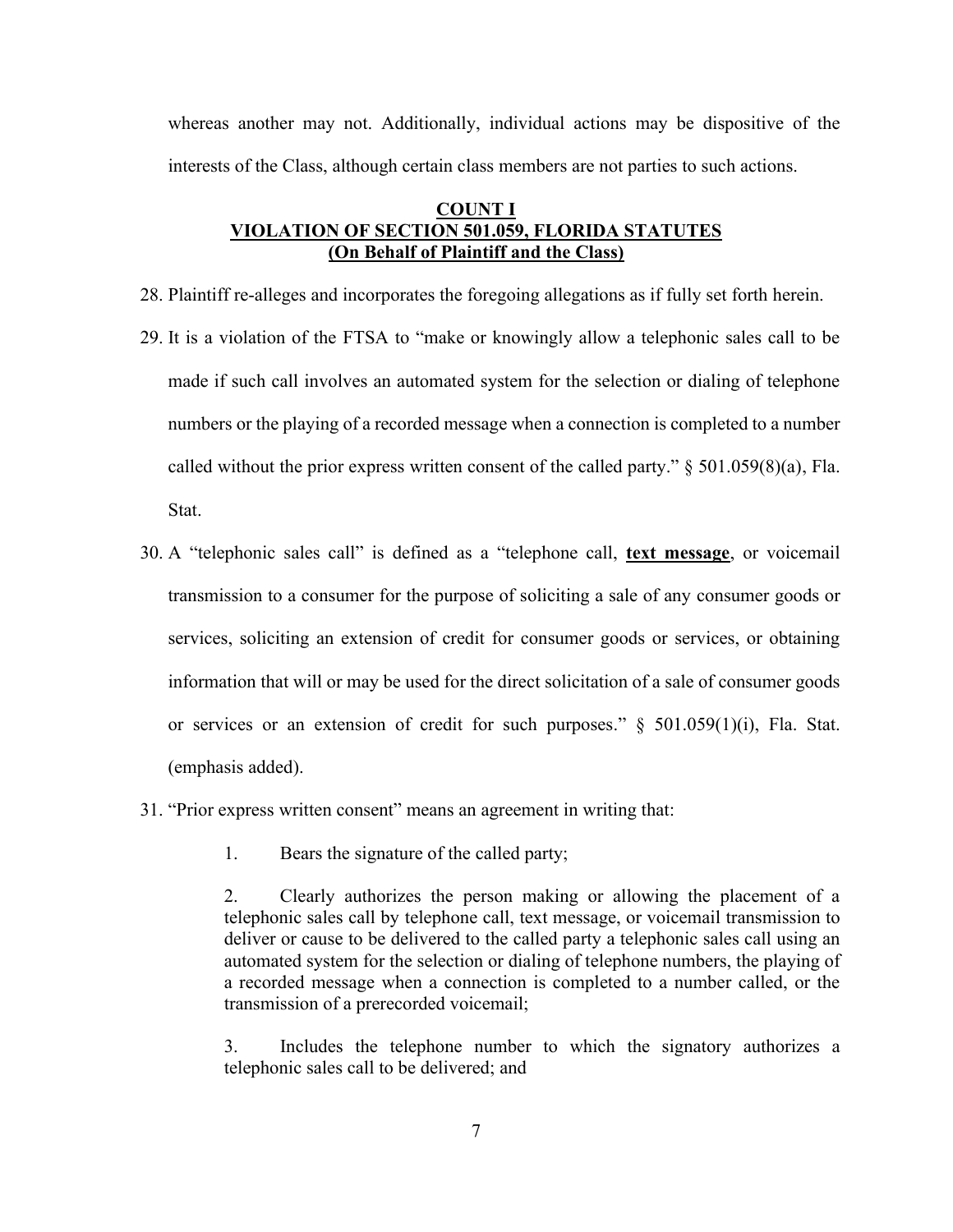4. Includes a clear and conspicuous disclosure informing the called party that:

a. By executing the agreement, the called party authorizes the person making or allowing the placement of a telephonic sales call to deliver or cause to be delivered a telephonic sales call to the called party using an automated system for the selection or dialing of telephone numbers or the playing of a recorded message when a connection is completed to a number called; and

b. He or she is not required to directly or indirectly sign the written agreement or to agree to enter into such an agreement as a condition of purchasing any property, goods, or services.

- § 501.059(1)(g), Fla. Stat.
	- 32. Defendant failed to secure prior express written consent from Plaintiff and the Class members.
	- 33. In violation of the FTSA, Defendant made and/or knowingly allowed telephonic sales calls to be made to Plaintiff and the Class members without Plaintiff's and the Class members' prior express written consent.
	- 34. Defendant made and/or knowingly allowed the telephonic sales calls to Plaintiff and the Class members to be made utilizing an automated system for the selection or dialing of telephone numbers.
	- 35. As a result of Defendant's conduct, and pursuant to section 501.059(10)(a) of the FTSA, Plaintiff and Class members were harmed and are each entitled to a minimum of \$500.00 in damages for each violation. Plaintiff and the Class members are also entitled to an injunction against future calls. *Id.*
	- 36. Defendant has willfully or knowingly violated section 501.059, Florida Statutes, and pursuant to section 501.059(10)(b) of the FTSA, Plaintiff and Class members were harmed and are each entitled to \$1,500.00 in damages for each violation.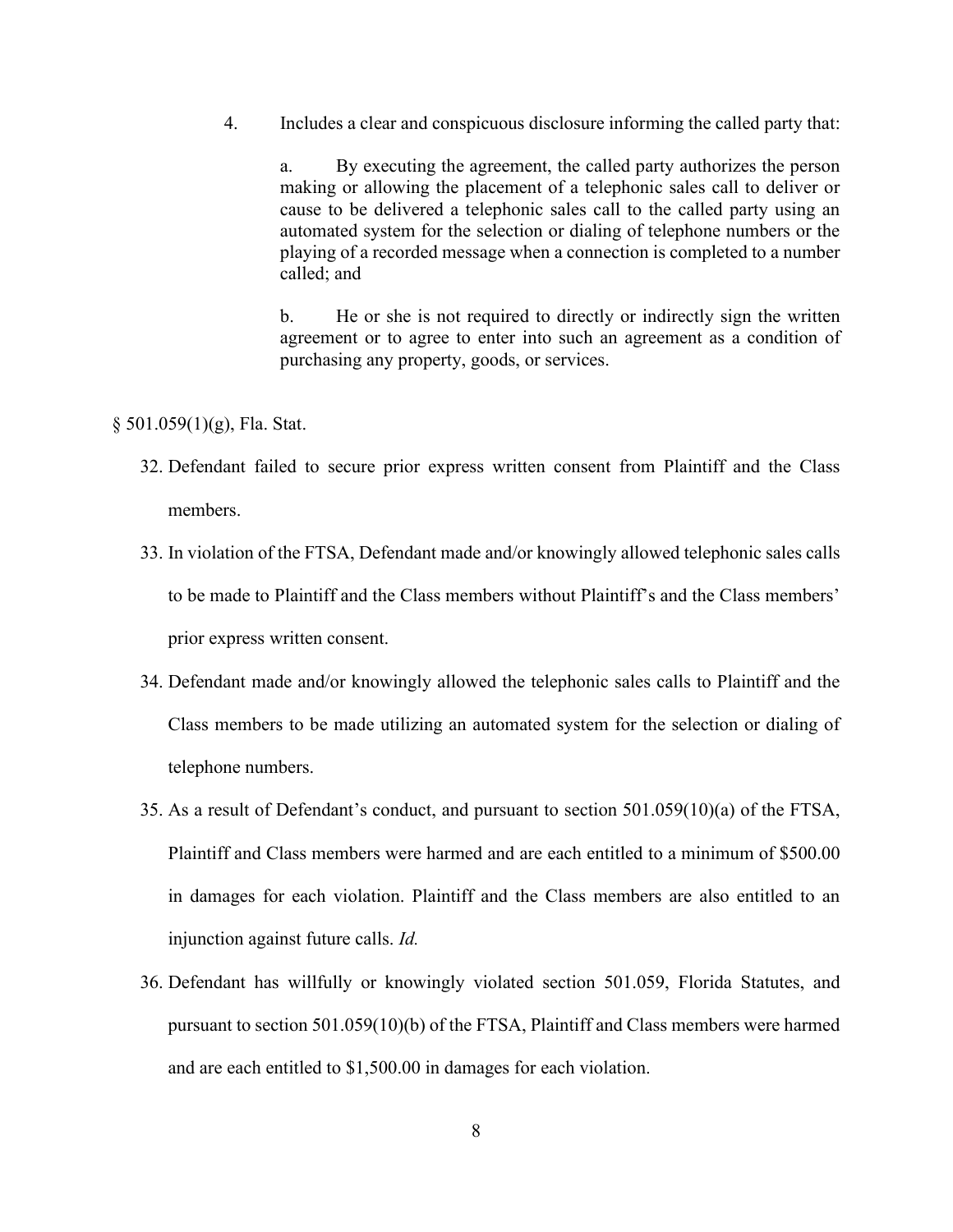- 37. Plaintiff, individually and on behalf of the Class, has retained the law firm of Zermay Law, P.A. to represent them in this action.
- 38. Pursuant to section 501.059(11), Florida Statutes, Plaintiff and the Class members also seek an award of attorneys' fees and costs.

# **PRAYER FOR RELIEF**

**WHEREFORE**, Plaintiff, individually and on behalf of the Class, prays for the following relief:

- a. An order certifying this case as a class action on behalf of the Class as defined above, and appointing Plaintiff as the representative of the Class and Plaintiff's counsel as Class Counsel;
- b. Statutory damages of \$500.00 (or \$1,500.00 for any willful or knowing violations) for Plaintiff and each member of the Class for each of Defendant's violations of section 501.059, Florida Statutes. § 501.059(10), Fla. Stat.;
- c. An award of reasonable costs and attorneys' fees to counsel for Plaintiff and the Class. § 501.059(11), Fla. Stat.;
- d. An order declaring that Defendant's actions, as set out above, violate the FTSA;
- e. An injunction requiring Defendant to cease all telephonic sales calls made without express written consent, and to otherwise protect the interests of the Class. § 501.059(10), Fla. Stat.;
- f. Such further and other relief as the Court deems necessary.